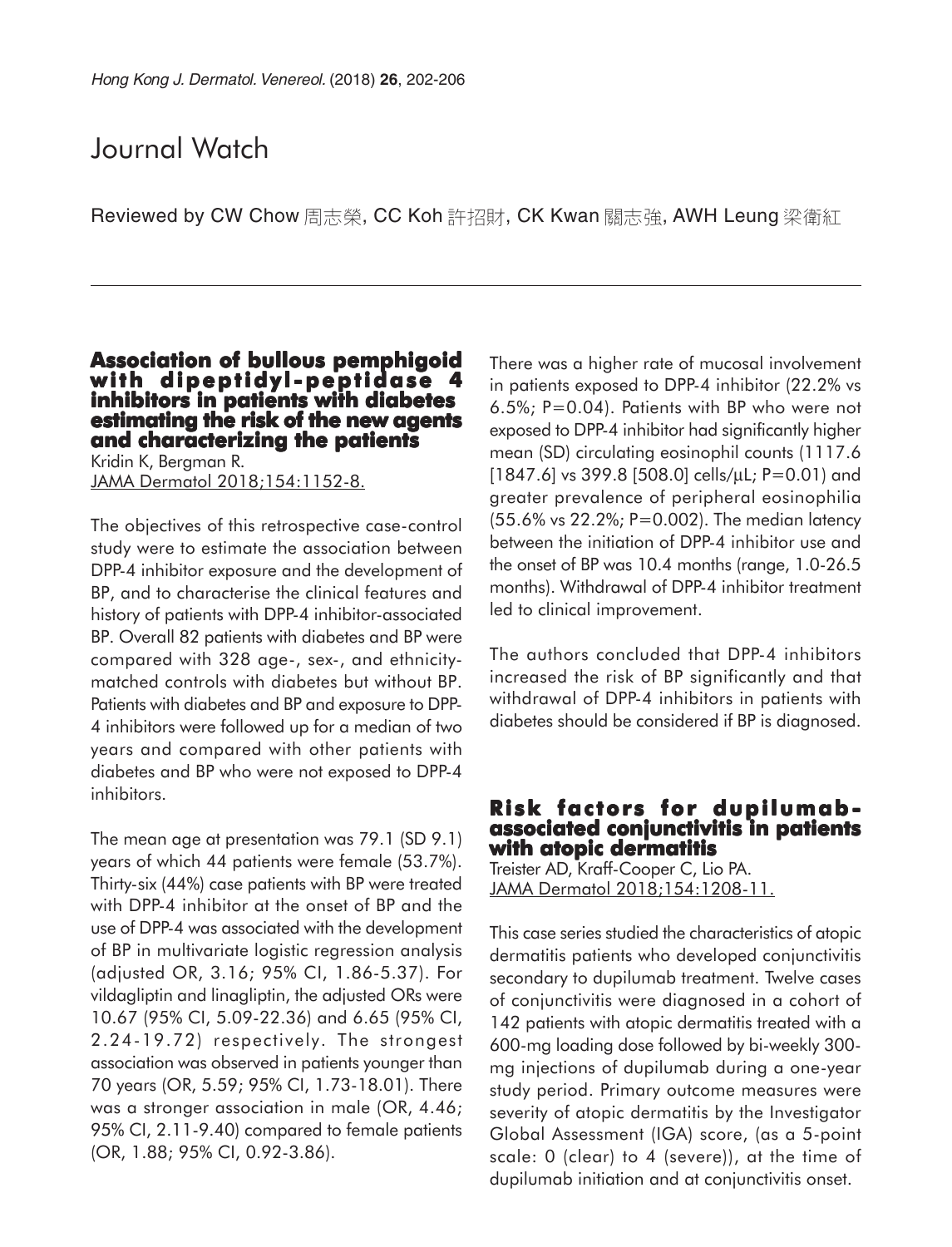There were 12 patients of which 7 were male. The mean age of patients was 30 (SD 8.1) years at the time of development of conjunctivitis. Of 12 patients in whom conjunctivitis developed during dupilumab treatment, 9 had severe atopic dermatitis at baseline (IGA score, 4) and three had moderate atopic dermatitis (IGA score: 3). The mean time from treatment initiation to the development of conjunctivitis was 15.8 weeks (SD 9.4). There was an improvement of atopic dermatitis in all cases by the time of onset of conjunctivitis, (mean 1.9 (SD 0.8) point decrease in IGA score and 47.8% (11.2%) decrease in affected body surface area.

In this series, one patient temporarily discontinued and two patients permanently discontinued dupilumab therapy due to severe conjunctivitis. All three patients had severe baseline atopic dermatitis and at least one atopic condition in addition to atopic dermatitis.

The authors concluded the development of conjunctivitis may require the cessation of dupilumab. Cases of severe atopic dermatitis and atopy responding to duplimab were at higher risk of developing severe conjunctivitis. When stratifying the risk for conjunctivitis development due to dupilumab, baseline atopic dermatitis severity and history of atopic conditions should be considered.

**Characteristics associated with lack of HIV testing during pregnancy and delivery in 36 U.S. states, 2004-2013** Koumans EH, Harrison A, House LD, Burley K, Ruffo N, Smith R, et al. Int J STD AIDS 2018;29:1225-33.

Although HIV transmission in the U.S. remains a public health concern, HIV transmission from mother to child during pregnancy, delivery or postpartum is rare now because of the early detection and advancement of the combined antiretroviral therapy (cART). The aim of this study was to use Pregnancy Risk Assessment Monitoring System (PRAMS) data from 36 U.S states and New York City from 2004 to 2013. There were 387,424 pregnancies during the study period and the response rate was 86%.

Seventy five point two percent (95% CI 75.0-75.5) of women with a recent live birth reported receiving HIV test during pregnancy or at delivery. The prevalence of HIV testing varied from 42.6% (95% CI 41.7-43.5) in Utah to 91.8% (95% CI 91.0-92.6) in New York City (NY). The national prevalence of HIV testing by year ranged from 71.9% (95% CI 71.2-72.7) in 2013 to 77.5% (95% CI 76.8-87.1) in 2015. Women who were either married, non-Hispanic, non-smoking during pregnancy, white, multiparous, or did not have Medicaid or Special Supplemental Nutritional Programme for Women, Infants and Children were less likely to have had HIV testing during pregnancy or at delivery. The following characteristics were associated with a lower rate of HIV testing: married, white, non-Hispanic and multiparous and these were 23% less like to have HIV test during pregnancy or at delivery. The authors concluded that the overall HIV testing rate was less than 80% and that HIV testing during pregnancy or at delivery can be enhanced, especially for certain groups.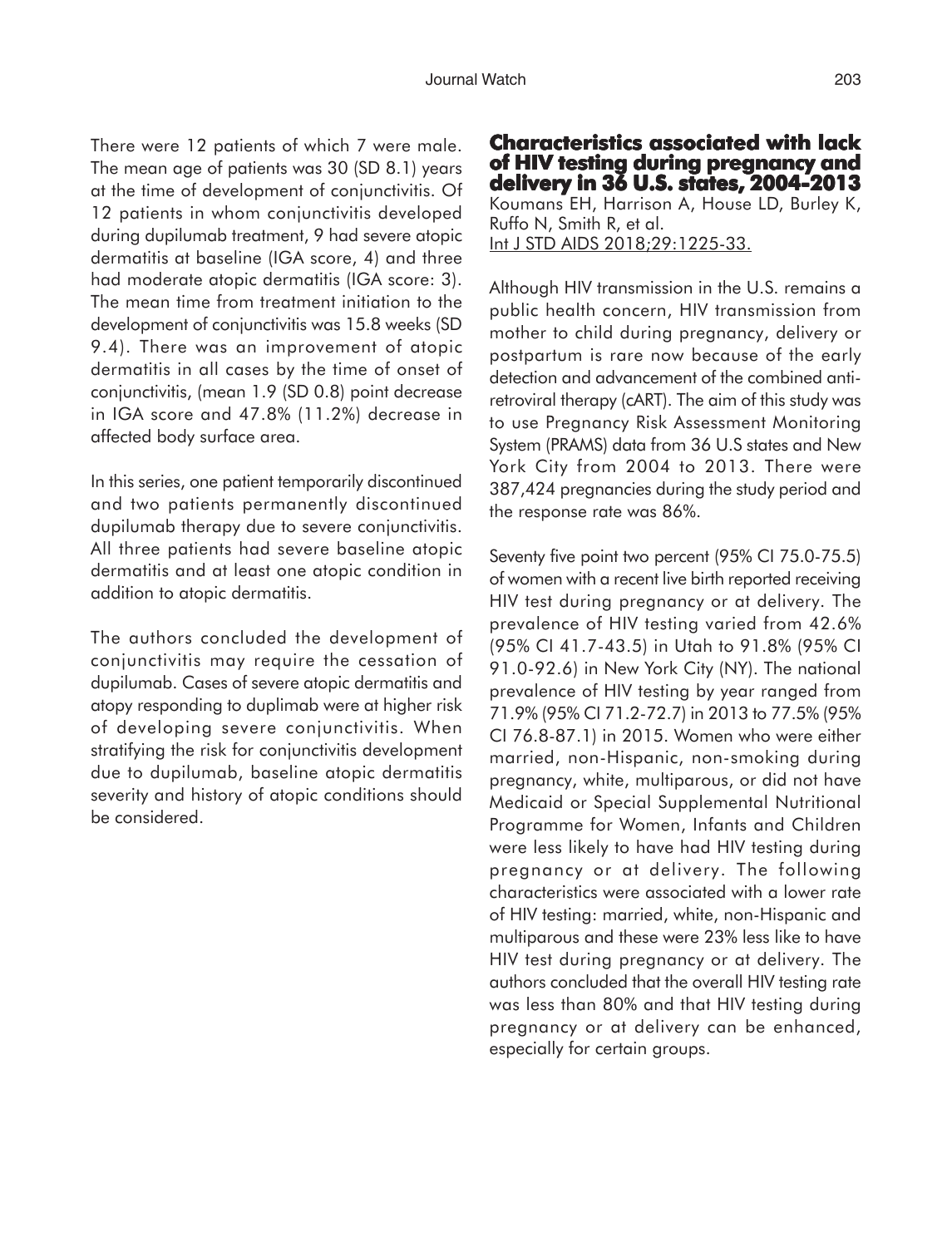### **Molecular screening for Molecular screening for** *Neisseria gonorrhoeae* **antimicrobial antimicrobial resistance markers in Nigerian men who have sex with men and transgender women**

Hardick J, Crowell TA, Lombardi K, Akintunde A, Odeyemi S, Ivo A, et al. Int J STD AIDS 2018;29:1273-81.

*Neisseria gonorrhoeae* (NG) is a common bacterial sexually transmitted infection (STI) of which antimicrobial resistance (AMR) is now a global public health threat. Traditionally, AMR of NG is determined by using the agar plate dilution method to identify the minimal inhibitory concentration (MIC) of certain antibiotics. However, this method requires viable organisms, special NG culture medium, expertise and is expensive. Nowadays, nucleic acid amplification test (NAAT) is becoming more popular not only for identifying the organism but also for identifying the mutation gene makers associated with AMR. The aim of this study was to determine the prevalence AMR markers for penicillinase producing NG (PPNG), quinolone (Gyr A and Par C mutations) and extended spectrum of cephalosporins (ESC) (Pen A mosaic, Pon A, mtrR, PorB mutations).

There were 243 NG samples of urine, oral and rectal swabs collected from of Nigerian men who have sex with men and transgender women. Overall, 75% (183/243) were positive for NG DNA of which 93% (171/183) were positive for at least one of these resistance mutation markers. 46.2% (79/171) had dual resistance to penicillin and quinolones and 6% (10/171) of samples had the marker for ESC. The authors concluded that there was a need for continuous and consistent monitoring for NG AMR and molecular methods. Although these methods are not phenotypic, they provide a rapid, practical, accurate and affordable means of monitoring NG AMR.

#### **Intravenous immunoglobulin is an effective treatment for refractory cutaneous dermatomyositis**

Galimberti F, Kooistra L, Li Y, Chatterjee S, Fernandez AP. Clin Exp Dermatol 2018;43:906-12.

Cutaneous dermatomyositis (DM) is a disease that is known to be refractory to multiple systemic agents. Previous studies have focused on the role of intravenous immunoglobulin (IVIG) on muscle rather than cutaneous manifestations. This study was a retrospective review of 42 patients in a United States tertiary care centre treated with IVIG for the condition. IVIG was given at a dose of 2 g/kg monthly. There were 15 patients with refractory cutaneous DM and 27 patients with refractory cutaneous and muscle/lung disease who had received various combination regimens of systemic therapies prior to IVIG. Methotrexate used alone or in combination had failed to control the disease in 64.3% of cases. Improvement in cutaneous DM was observed after a mean of 1.82+/- 1.38 IVIG cycles in 35/42 patients (83%) (in 13/15 patients (87%) with cutaneous disease only; in 22/27 (81%) with skin disease and/or refractory myositis and/or interstitial lung disease).

None of the factors studied was found to be statistically significant clinical predictors of response. These included age, sex, smoking status, DM subtype, reason for IVIG treatment, duration from DM diagnosis to IVIG treatment, specific cutaneous DM manifestations, medications prior to IVIG treatment, or serological manifestations. IVIG enabled a reduction in dose systemic steroid with or without a decrease in immunosuppressive medication in 80% of patients studied.

It was concluded that IVIG therapy is effective in patients with cutaneous dermatomyositis, regardless of DM subtype.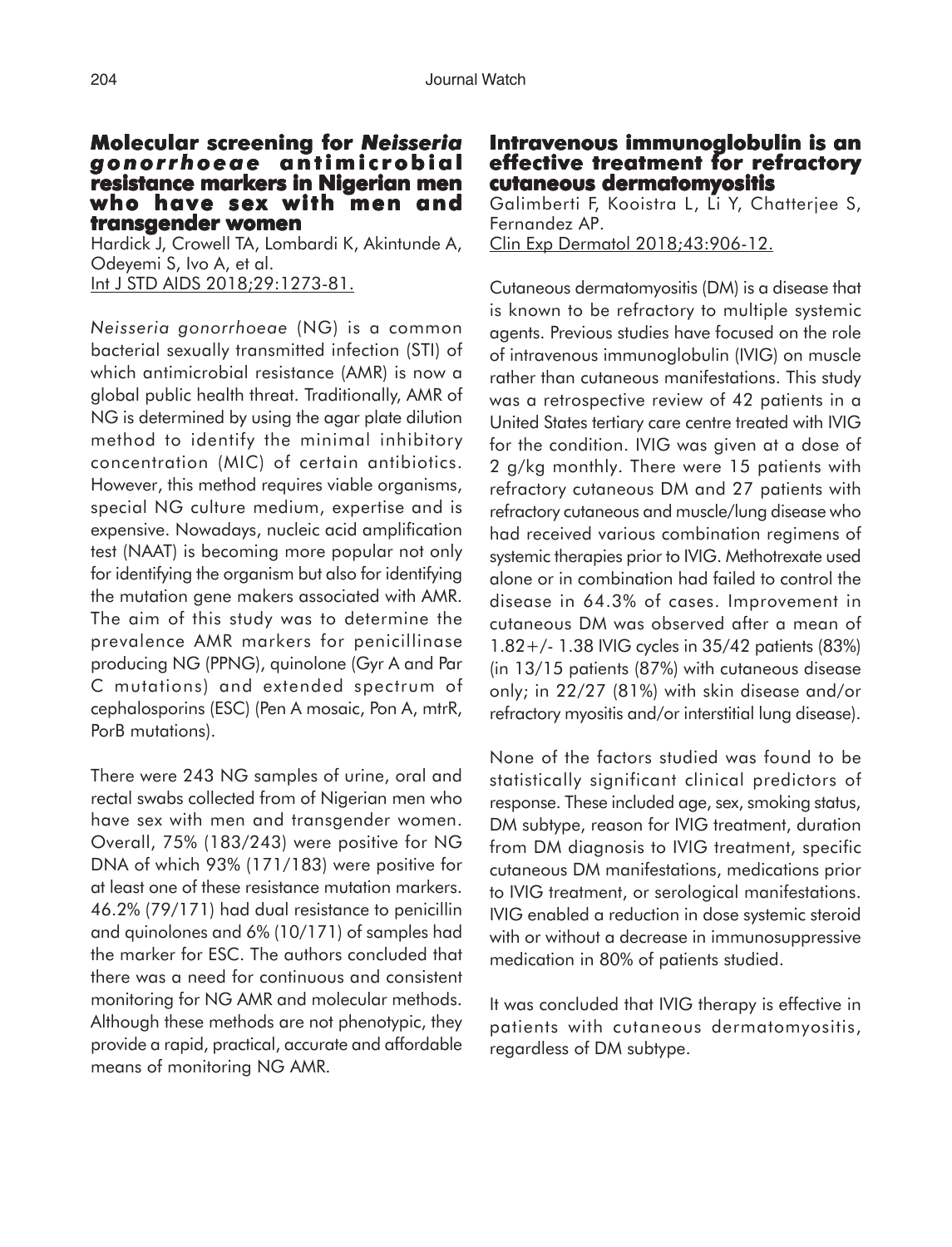### **Oral ulcers as a presentation of Oral ulcers as a secondary syphilis**

Thakrar P, Aclimandos W, Goldmeier D, Setterfield JF. Clin Exp Dermatol 2018;43:868-75.

There has been a recent increase in the number of syphilis cases reported in the Western population, in particular in relation to infections in men who have sex with men (MSM). The British Association for Sexual Health and HIV classifies primary, secondary and early latent phases of syphilis as early-stage syphilis; and late latent or tertiary syphilis as late-stage syphilis.

The article describes two cases of syphilis whereby oral ulceration presented as the primary symptom, and who were later diagnosed as secondary syphilis. Case 1 was a middle-aged man who presented with a two-month history of persistent oral, genital and facial skin lesions. His VDRL was negative and later RPR titre was found to be raised at 1:64 and TPHA positive, thereby confirming syphilis infection. The second case was a middleaged man with a 3-month history of persistent sore throat despite oral antibiotics and antifungal. A raised RPR of 1:128 and positive TPPA confirmed syphilis infection.

Oral manifestations include ulceration or pseudomembranous lesions including mucous patches, keratosis, plaques or less commonly gummata. The differential diagnoses of oral mucosal lesions in suspected syphilis include atypical aphthae, bacterial infection, fungal infection, granulomatous inflammation, autoimmune bullous diseases, squamous cell carcinoma, traumatic ulceration, drug-related manifestations and bullous or ulcerative lichen planus.

Other ocular signs associated with syphilis could also be looked for e.g. Optic neuropathy, interstitial keratitis and retinal involvement. In 1-2% of secondary syphilis patients, there may also be neurological symptoms such as acute meningitis and cranial nerve palsies.

It was concluded that it is important to include secondary syphilis as a differential diagnosis of oral ulcers. A full sexual history and examination for other clinical signs will aid in the diagnosis.

### **Safety of tildrakizumab for moderate -to - severe plaque psoriasis: pooled analysis of three randomized controlled trials**

Blauvelt A, Reich K, Papp KA, Kimball AB, Gooderham M, Tyring SK, et al. Br J Dermatol 2018;179:615-22.

Psoriasis may have a significant impact on patient's quality of life. Tildrakizumab is a humanised IgG1 monoclonal antibody directed against the interleukin-23 pathway of psoriasis. This study investigated the safety and tolerability of tildrakizumab in treatment of moderate-to-severe plaque psoriasis (≥10% body surface area involved) over 64 weeks.

Placebo-controlled trial for treatment of moderateto-severe plaque psoriasis between tildrakizumab 100 mg, tildrakizumab 200 mg, placebo and etanercept (ETN) were done. Treatment-emergent adverse events (TEAEs) for tildrakizumab 100 mg, tildrakizumab 200 mg, placebo and ETN were 48.2%, 47.9%, 53.8%, and 54% respectively. The most common TEAE in all treatment groups was nasopharyngitis. Candida skin infection was uncommon. No new or worsening events of inflammatory bowel disease or suicide were associated with tildrakizumab treatment. The frequencies of TEAEs (47.9-54%), serious TEAEs (1.4-2.3%), discontinuations due to adverse events (0.6-1.9%), major adverse cardiovascular events (MACEs; 0-0.1%) and severe infections (0-0.3%) were all lower than or comparable with placebo rates. In conclusion, tildrakizumab is safe and showed a showed a comparable safety profile with ETN.